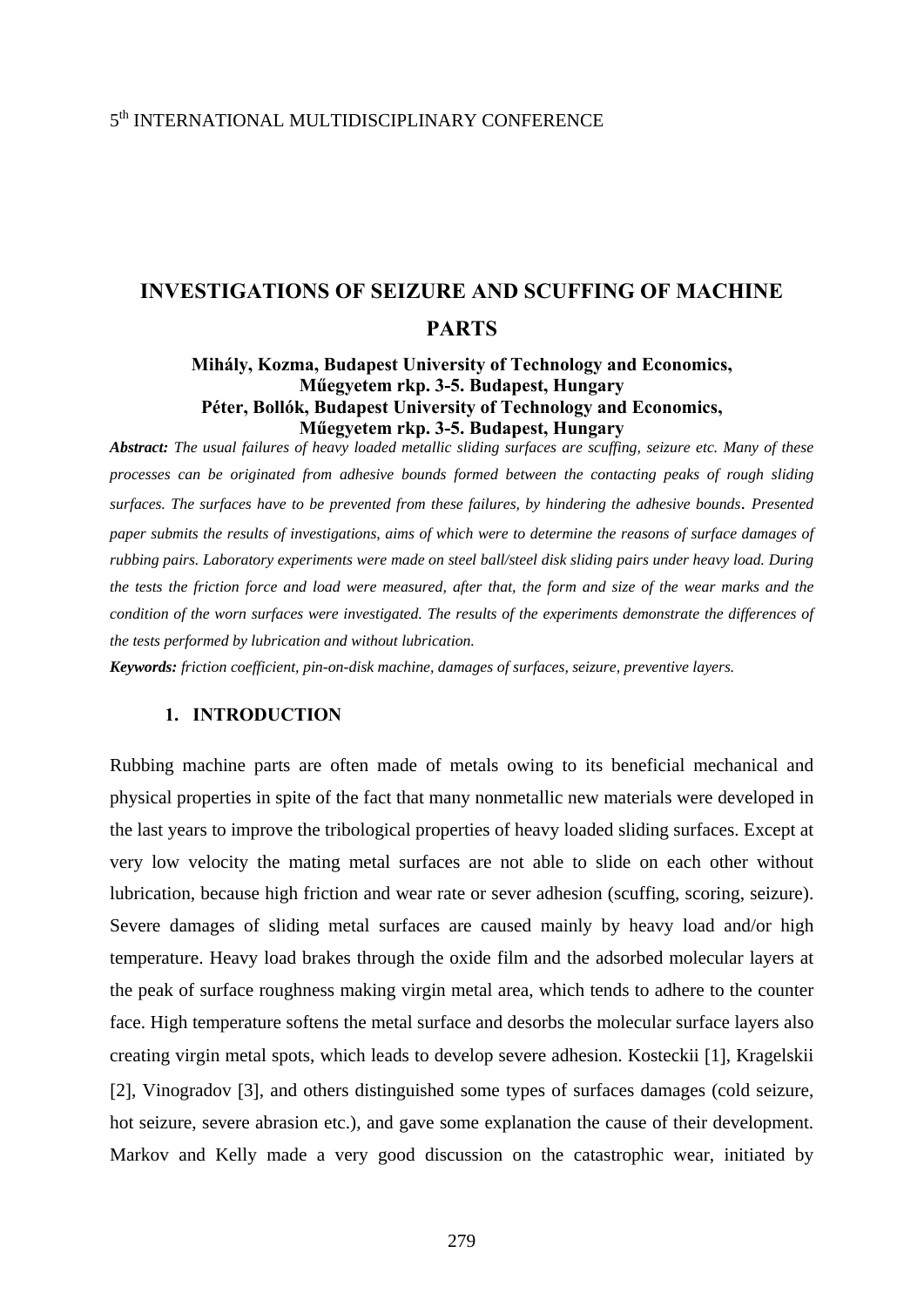adhesion and classified this type of damages in four class referring to the earlier theories of sever failure of rubbing steel surfaces [4].

At the same time both load and friction heat help to create a special surface layer (second phase, tribological transformed layer) protecting the subsurface material (bulk material) from damages. The physical and chemical properties of this layer enormously differ of the properties of bulk material: the hardness is much higher; the plasticity is lower, etc. The second phase develops only is a range of loads or temperatures, between their critical (threshold) values, where the coefficient of friction and wear rate is nearly constant. The protective surface layer wears away but also is created maintaining the steady state condition of friction and wear. Overstep the threshold values of load or temperature severe surface damages will arise.

Many works proved the existence of such protective surface layer [2], but not too much attention was given to investigation of its development and factors influencing it. The main influencing factors are the form and the composition of the mating surfaces, treatments, the properties of the surrounding media, the lubricants, the load, the speed and the temperature [4]. But, to develop a second phase in the surface layer it is necessary to have some energy (passivating energy), which derives from the friction, and also some time. In the investigations, results of which are presented here, the aims were to find the characteristics of the periods of developing second phase at low sliding speed, where high temperature does not arise. In this case the main factor influencing the development and the destruction of second phase is the load deforming plastically the surface layer, cleaving its structure, increasing its hardness, etc.

#### **2. INVESTIGATION OF EFFECTIVENESS OF PREVENTIVE LAYERS**

Determining of relationship between load carrying capacity of the rubbing surfaces and stresses, arise by applied loads, and effectiveness of preventive layers at low speeds, we made a test rig, and worked a measurement method out. The test rig was presented in a former paper. [5, 6].

The test machine is a Pin-on-Disk machine. The disk can be fastened horizontal at the top end of a cyclo-drive's shaft (axis of rotation of that is vertical). The ball can be fixed in a clamp at the end of a pin, what can be moved in a vertical linear bearing. At the top of that pin can be fastened the weights, which press the ball to the disks surface. (Maximal load: ~300N).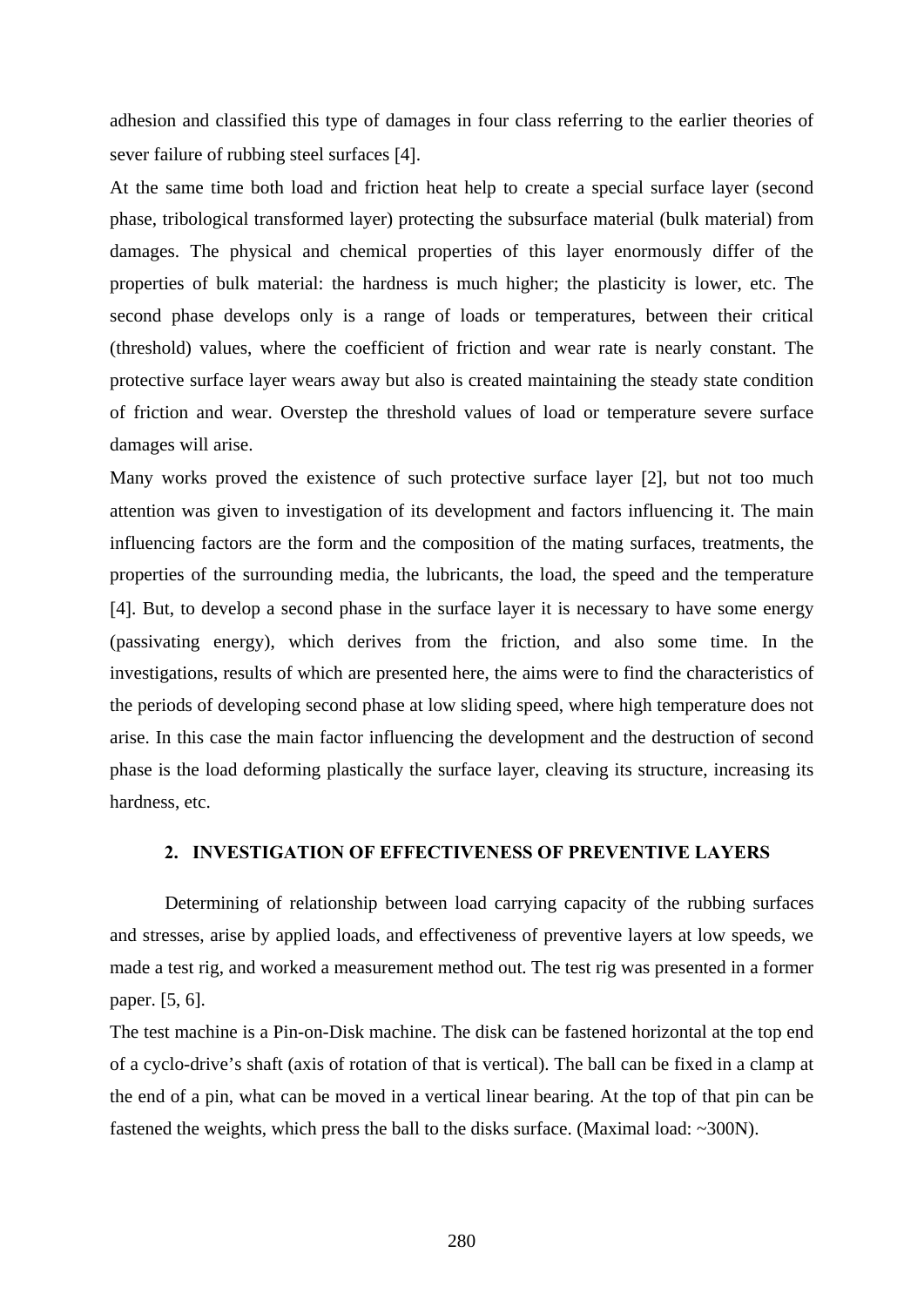V-belt drive and an electric motor rotate the shaft of the cyclo-drive. Distance can be changed between the axis of linear bearing and the axis of disk holder in order to adjust the sliding speed. During the tests, balls slid on surfaces of mild C45 steel disks rotating at low speed. The rubbing surfaces were ground and degreased with alcohol before the tests.

The tips of pins were rolling bearing balls fixed in clamps. Their diameters were 5 mm, hardness 63-64 HRC, surface roughness (CLA) Ra<0,1 μm.

The running surfaces of the disks were ground. Their surface roughness was (CLA)  $Ra = 0.3$ -0,4 μm.

The experiments were carried out with or without lubrication. In lubricated cases was a low viscosity pure mineral oil (ISO VG 10) used.

In experiments with lubrication the running surfaces of the disks were covered with thin oil film only at the start. During running oil was not get to the surface any more. The applied load was: 20N, 50N, 100N, 300N, and 1200N. The sliding speed can be adjusted in the range of 0,025-0,1m/s. Length of tests were 31 minutes (in dry cases) and 61 minutes (with lubrication). During the experiments the load and the friction force were measured, in the first minute in every 0,0075 s, after that only in every 1 s. The measured values were stored and computerized by a PC.

#### **3. RESULTS OF INVESTIGATIONS**

The huge amount of measured values made it possible to present the variation of the coefficient of friction from the beginning of the experiments correctly. The variation of coefficient of friction characterized the friction processes and also the evolvement of the





of hard steel ball/mild steel disk at the beginning of experiments (F=300N)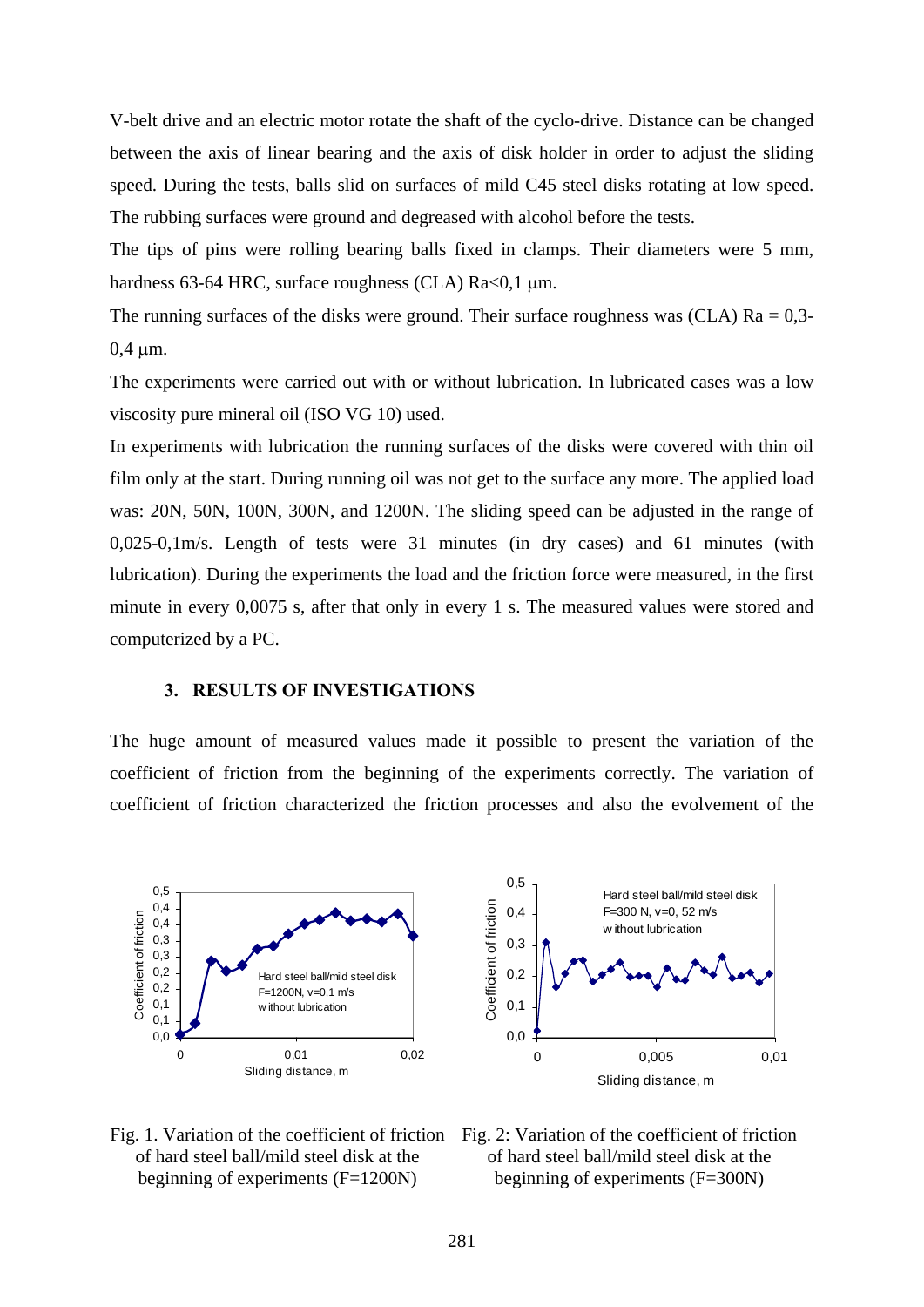surface structure. The following figures show some examples of the test results. In Figure 1 and 2 can be seen the variation of coefficient of friction under very high load (1200N and 300N respectively) at the very beginning of the experiments.

At load of 1200 N the coefficient of friction increased very sharply and the surface showed intensive plastic deformation (Figure 3).

At load of 300 N at the beginning of the investigation the coefficient of friction stabilized for a while, but later, owing to sever adhesion the coefficient of friction override the value of 1 (Figure 4).



Fig. 3. Intensive plastic deformation in the middle of the wear track under load of 1200N.



Fig. 4. Wear fragments in the middle of the wear track under load of 300 N.

In this case, at the beginning of the investigation a protective surface layer developed on the disk surface in spite of the intensive plastic deformation of the material around of the wear track. The cross section of the wear track made by a profilometer presents the amount of plastic flow. (Figure 5 and 6)





Fig. 5. Cross-section of wear track under load of 1200N.





Fig. 6. Cross-section of wear track under load of 300 N.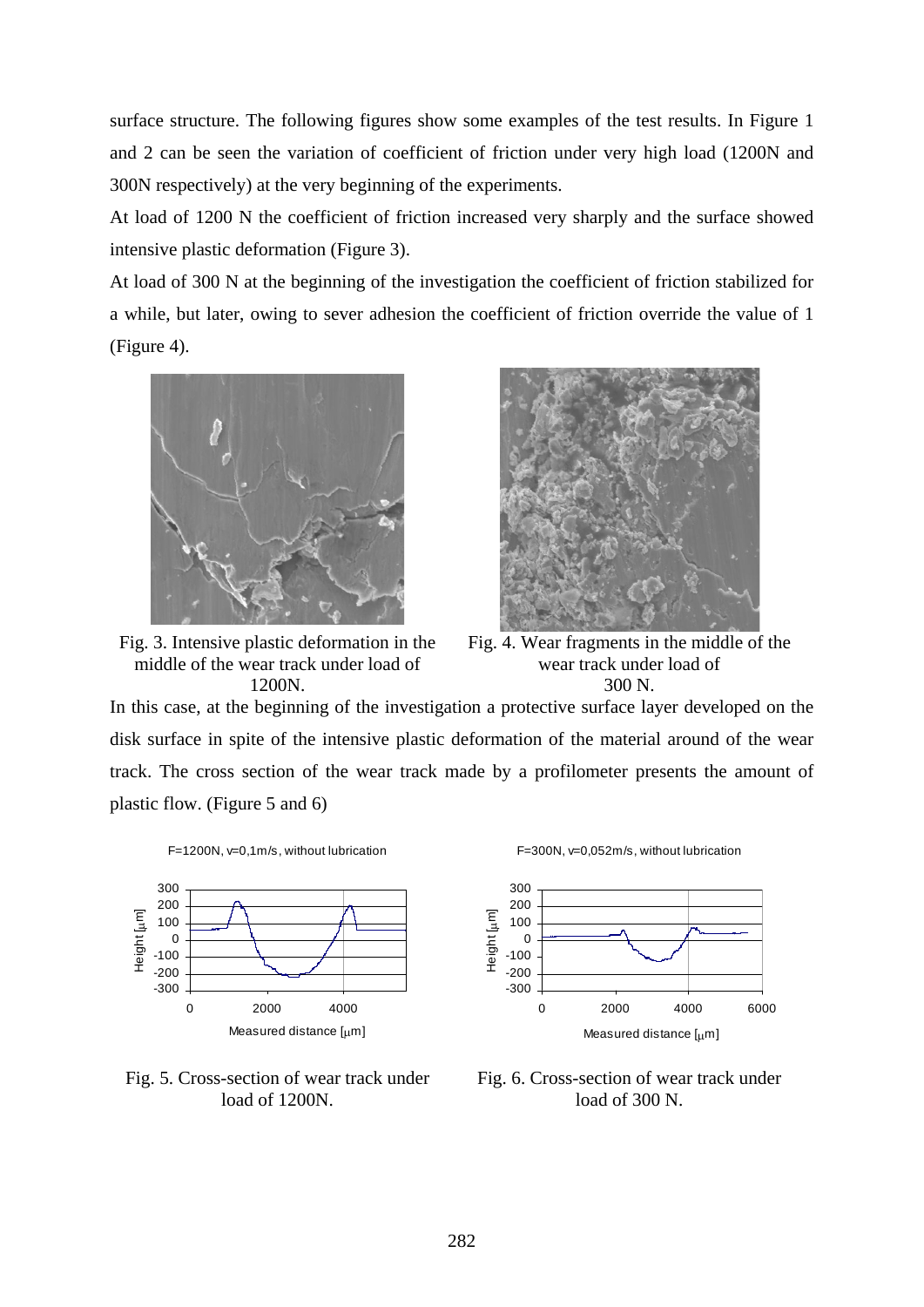The developed protective surface layer later was broken through leading to increase the coefficient of friction. The wear fragments of the broken layer can be seen in Figure 6. The second phase was not able to develop again.

In the beginning, at load of 100 N the coefficient of friction increased quickly but after a while began to decrease showing the developing some protective layer on the surface of mild steel disk. Owing to the high load it needs a longer time (Figure 7).

Investigation with load of 50 N presented a typical process of developing a second phase on the disk surface. In the beginning the coefficient of friction increased quickly but later decreased and stabilized at a level of 0.35 (Figure 8).



Fig. 7: Variation of the coefficient of friction of hard steel ball/mild steel disk  $(F=100 \text{ N}, \text{ in dry case})$ 



Fig. 8. Variation of the coefficient of friction of hard steel ball/mild steel disk



Fig. 9. Variation of the coefficient of friction of hard steel ball/mild steel disk (F=20 N, in dry case)



Fig. 10: Variation of the coefficient of friction of hard steel ball/mild steel disk (F=100 N, with lubrication)



Fig. 11. Variation of the coefficient of friction of hard steel ball/mild steel disk (F=50 N, with lubrication)